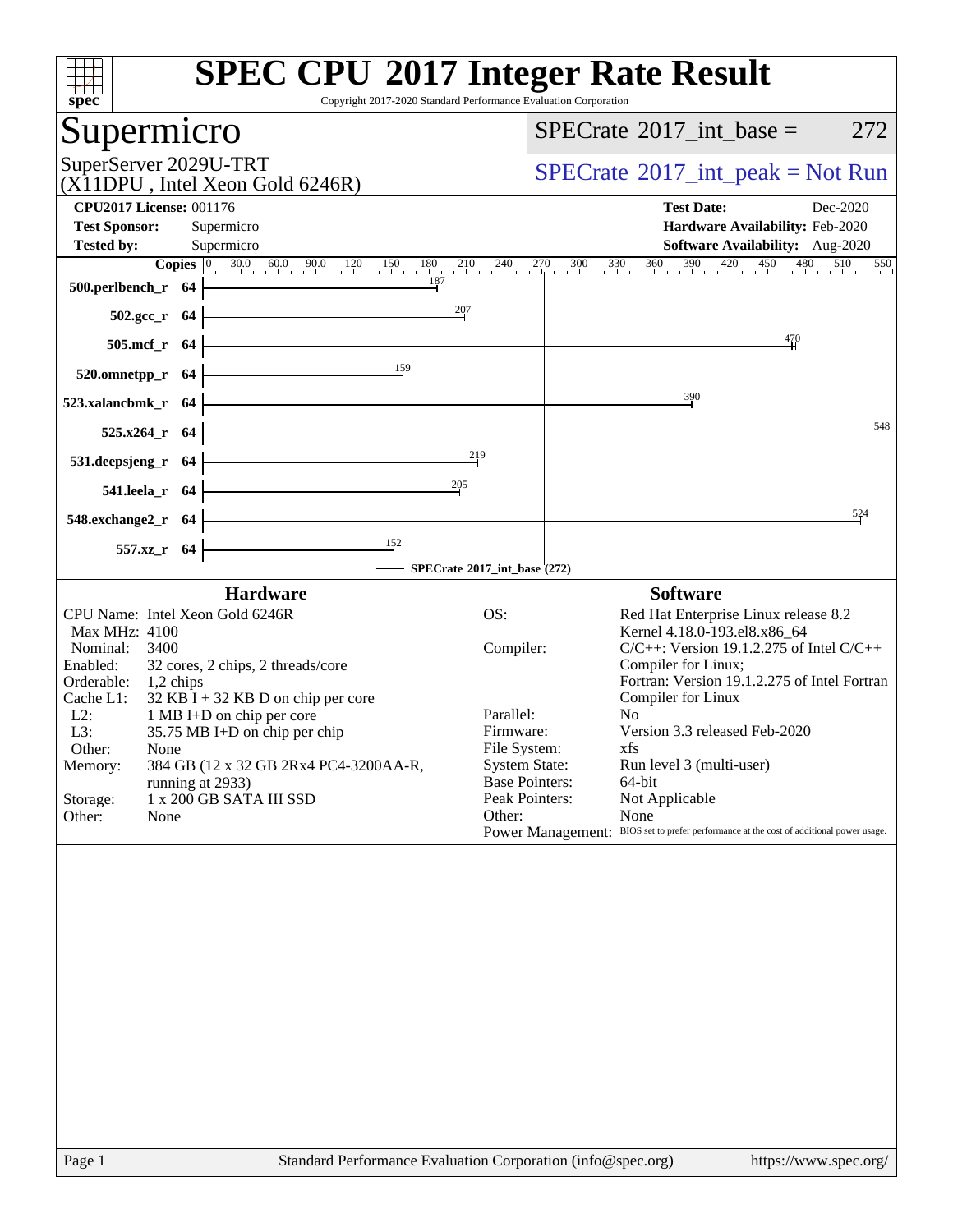

Copyright 2017-2020 Standard Performance Evaluation Corporation

## Supermicro

[SPECrate](http://www.spec.org/auto/cpu2017/Docs/result-fields.html#SPECrate2017intbase)®2017 int\_base =  $272$ 

(X11DPU , Intel Xeon Gold 6246R)

SuperServer 2029U-TRT  $SPECrate^{\circ}2017$  $SPECrate^{\circ}2017$ \_int\_peak = Not Run

**[CPU2017 License:](http://www.spec.org/auto/cpu2017/Docs/result-fields.html#CPU2017License)** 001176 **[Test Date:](http://www.spec.org/auto/cpu2017/Docs/result-fields.html#TestDate)** Dec-2020 **[Test Sponsor:](http://www.spec.org/auto/cpu2017/Docs/result-fields.html#TestSponsor)** Supermicro **[Hardware Availability:](http://www.spec.org/auto/cpu2017/Docs/result-fields.html#HardwareAvailability)** Feb-2020 **[Tested by:](http://www.spec.org/auto/cpu2017/Docs/result-fields.html#Testedby)** Supermicro **[Software Availability:](http://www.spec.org/auto/cpu2017/Docs/result-fields.html#SoftwareAvailability)** Aug-2020

#### **[Results Table](http://www.spec.org/auto/cpu2017/Docs/result-fields.html#ResultsTable)**

|                                                     | <b>Base</b>   |                |       |                | <b>Peak</b> |                |       |               |                |              |                |              |                |              |
|-----------------------------------------------------|---------------|----------------|-------|----------------|-------------|----------------|-------|---------------|----------------|--------------|----------------|--------------|----------------|--------------|
| <b>Benchmark</b>                                    | <b>Copies</b> | <b>Seconds</b> | Ratio | <b>Seconds</b> | Ratio       | <b>Seconds</b> | Ratio | <b>Copies</b> | <b>Seconds</b> | <b>Ratio</b> | <b>Seconds</b> | <b>Ratio</b> | <b>Seconds</b> | <b>Ratio</b> |
| 500.perlbench_r                                     | 64            | 546            | 187   | 546            | 187         | 546            | 186   |               |                |              |                |              |                |              |
| $502.\text{gcc}$ _r                                 | 64            | 437            | 207   | 437            | 207         | 435            | 208   |               |                |              |                |              |                |              |
| $505$ .mcf r                                        | 64            | 220            | 470   | 219            | 472         | 220            | 469   |               |                |              |                |              |                |              |
| 520.omnetpp_r                                       | 64            | 527            | 159   | 528            | 159         | 527            | 159   |               |                |              |                |              |                |              |
| 523.xalancbmk r                                     | 64            | 174            | 389   | 173            | 390         | 173            | 391   |               |                |              |                |              |                |              |
| 525.x264 r                                          | 64            | 204            | 548   | 204            | 549         | 204            | 548   |               |                |              |                |              |                |              |
| $531.$ deepsjeng $_r$                               | 64            | 335            | 219   | 335            | 219         | 335            | 219   |               |                |              |                |              |                |              |
| 541.leela r                                         | 64            | 518            | 205   | 518            | 205         | 518            | 204   |               |                |              |                |              |                |              |
| 548.exchange2_r                                     | 64            | 320            | 524   | 320            | 524         | 320            | 524   |               |                |              |                |              |                |              |
| 557.xz_r                                            | 64            | 455            | 152   | 454            | 152         | 455            | 152   |               |                |              |                |              |                |              |
| $SPECrate^{\circ}2017\_int\_base =$<br>272          |               |                |       |                |             |                |       |               |                |              |                |              |                |              |
| $SPECrate^{\circ}2017$ int peak =<br><b>Not Run</b> |               |                |       |                |             |                |       |               |                |              |                |              |                |              |

Results appear in the [order in which they were run](http://www.spec.org/auto/cpu2017/Docs/result-fields.html#RunOrder). Bold underlined text [indicates a median measurement](http://www.spec.org/auto/cpu2017/Docs/result-fields.html#Median).

#### **[Submit Notes](http://www.spec.org/auto/cpu2017/Docs/result-fields.html#SubmitNotes)**

 The numactl mechanism was used to bind copies to processors. The config file option 'submit' was used to generate numactl commands to bind each copy to a specific processor. For details, please see the config file.

#### **[Operating System Notes](http://www.spec.org/auto/cpu2017/Docs/result-fields.html#OperatingSystemNotes)**

Stack size set to unlimited using "ulimit -s unlimited"

#### **[Environment Variables Notes](http://www.spec.org/auto/cpu2017/Docs/result-fields.html#EnvironmentVariablesNotes)**

```
Environment variables set by runcpu before the start of the run:
LD_LIBRARY_PATH =
      "/home/cpu2017/lib/intel64:/home/cpu2017/lib/ia32:/home/cpu2017/je5.0.1-
      32"
```
MALLOC\_CONF = "retain:true"

#### **[General Notes](http://www.spec.org/auto/cpu2017/Docs/result-fields.html#GeneralNotes)**

 Binaries compiled on a system with 1x Intel Core i9-7980XE CPU + 64GB RAM memory using Redhat Enterprise Linux 8.0 Transparent Huge Pages enabled by default Prior to runcpu invocation Filesystem page cache synced and cleared with: sync; echo 3> /proc/sys/vm/drop\_caches

**(Continued on next page)**

| Page 2 | Standard Performance Evaluation Corporation (info@spec.org) | https://www.spec.org/ |
|--------|-------------------------------------------------------------|-----------------------|
|--------|-------------------------------------------------------------|-----------------------|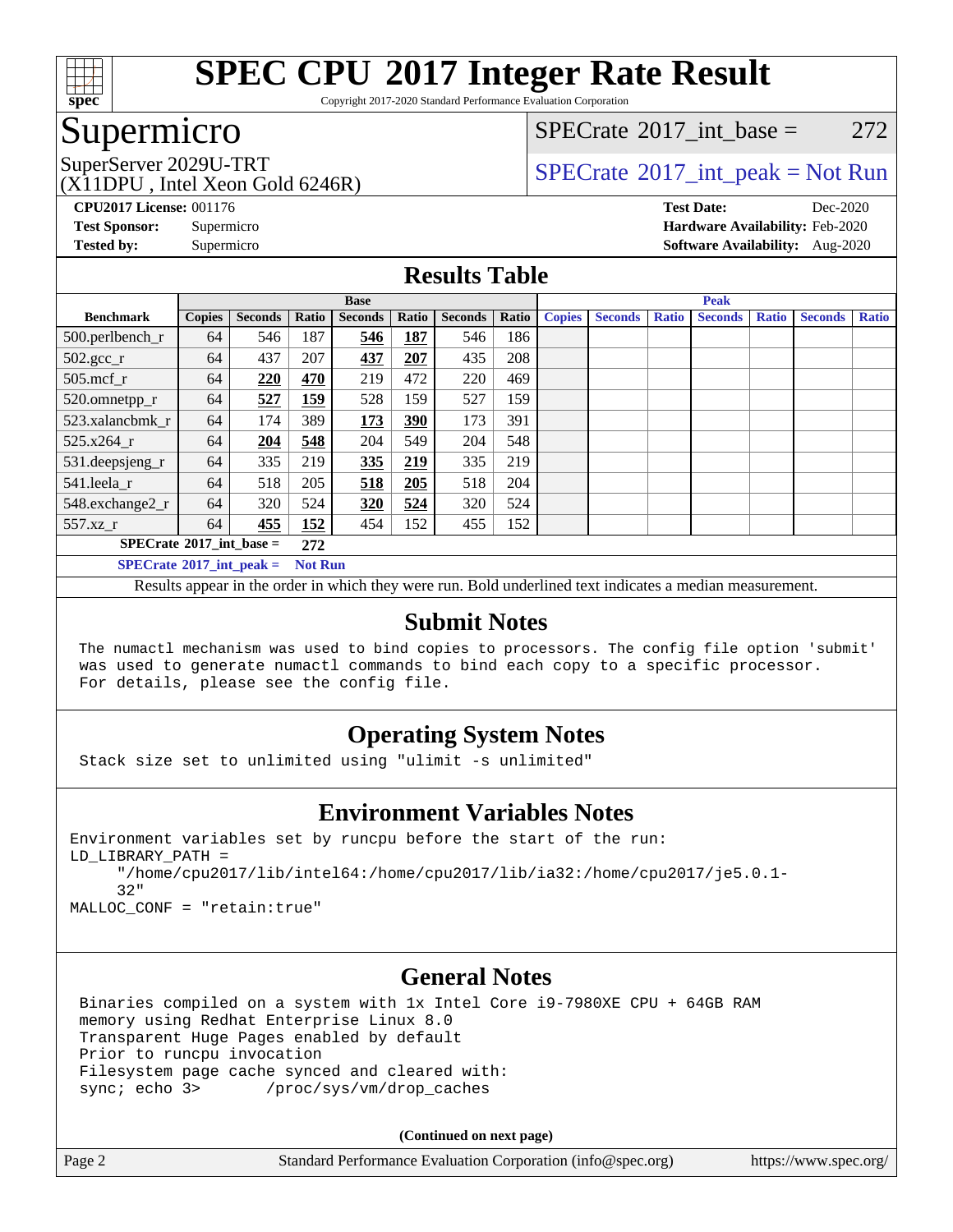

Copyright 2017-2020 Standard Performance Evaluation Corporation

#### Supermicro

 $SPECTate^{\circ}2017$  int base = 272

(X11DPU , Intel Xeon Gold 6246R)

SuperServer 2029U-TRT  $SPECrate^{\circ}2017$  $SPECrate^{\circ}2017$ \_int\_peak = Not Run

**[Tested by:](http://www.spec.org/auto/cpu2017/Docs/result-fields.html#Testedby)** Supermicro **[Software Availability:](http://www.spec.org/auto/cpu2017/Docs/result-fields.html#SoftwareAvailability)** Aug-2020

**[CPU2017 License:](http://www.spec.org/auto/cpu2017/Docs/result-fields.html#CPU2017License)** 001176 **[Test Date:](http://www.spec.org/auto/cpu2017/Docs/result-fields.html#TestDate)** Dec-2020 **[Test Sponsor:](http://www.spec.org/auto/cpu2017/Docs/result-fields.html#TestSponsor)** Supermicro **[Hardware Availability:](http://www.spec.org/auto/cpu2017/Docs/result-fields.html#HardwareAvailability)** Feb-2020

#### **[General Notes \(Continued\)](http://www.spec.org/auto/cpu2017/Docs/result-fields.html#GeneralNotes)**

 runcpu command invoked through numactl i.e.: numactl --interleave=all runcpu <etc>

 NA: The test sponsor attests, as of date of publication, that CVE-2017-5754 (Meltdown) is mitigated in the system as tested and documented. Yes: The test sponsor attests, as of date of publication, that CVE-2017-5753 (Spectre variant 1) is mitigated in the system as tested and documented. Yes: The test sponsor attests, as of date of publication, that CVE-2017-5715 (Spectre variant 2) is mitigated in the system as tested and documented.

#### **[Platform Notes](http://www.spec.org/auto/cpu2017/Docs/result-fields.html#PlatformNotes)**

Page 3 Standard Performance Evaluation Corporation [\(info@spec.org\)](mailto:info@spec.org) <https://www.spec.org/> BIOS Settings: Power Technology = Custom Power Performance Tuning = BIOS Controls EPB ENERGY\_PERF\_BIAS\_CFG mode = Extreme Performance SNC = Enable Stale AtoS = Disable IMC Interleaving = 1-way Interleave Patrol Scrub = Disable Sysinfo program /home/cpu2017/bin/sysinfo Rev: r6365 of 2019-08-21 295195f888a3d7edb1e6e46a485a0011 running on X11DPU-01 Thu Dec 3 21:37:06 2020 SUT (System Under Test) info as seen by some common utilities. For more information on this section, see <https://www.spec.org/cpu2017/Docs/config.html#sysinfo> From /proc/cpuinfo model name : Intel(R) Xeon(R) Gold 6246R CPU @ 3.40GHz 2 "physical id"s (chips) 64 "processors" cores, siblings (Caution: counting these is hw and system dependent. The following excerpts from /proc/cpuinfo might not be reliable. Use with caution.) cpu cores : 16 siblings : 32 physical 0: cores 0 1 2 6 12 13 16 17 18 19 20 21 25 26 27 29 physical 1: cores 0 1 2 3 4 5 6 8 9 12 13 17 18 19 28 29 From lscpu: Architecture: x86\_64 CPU op-mode(s): 32-bit, 64-bit Byte Order: Little Endian  $CPU(s):$  64 On-line CPU(s) list: 0-63 **(Continued on next page)**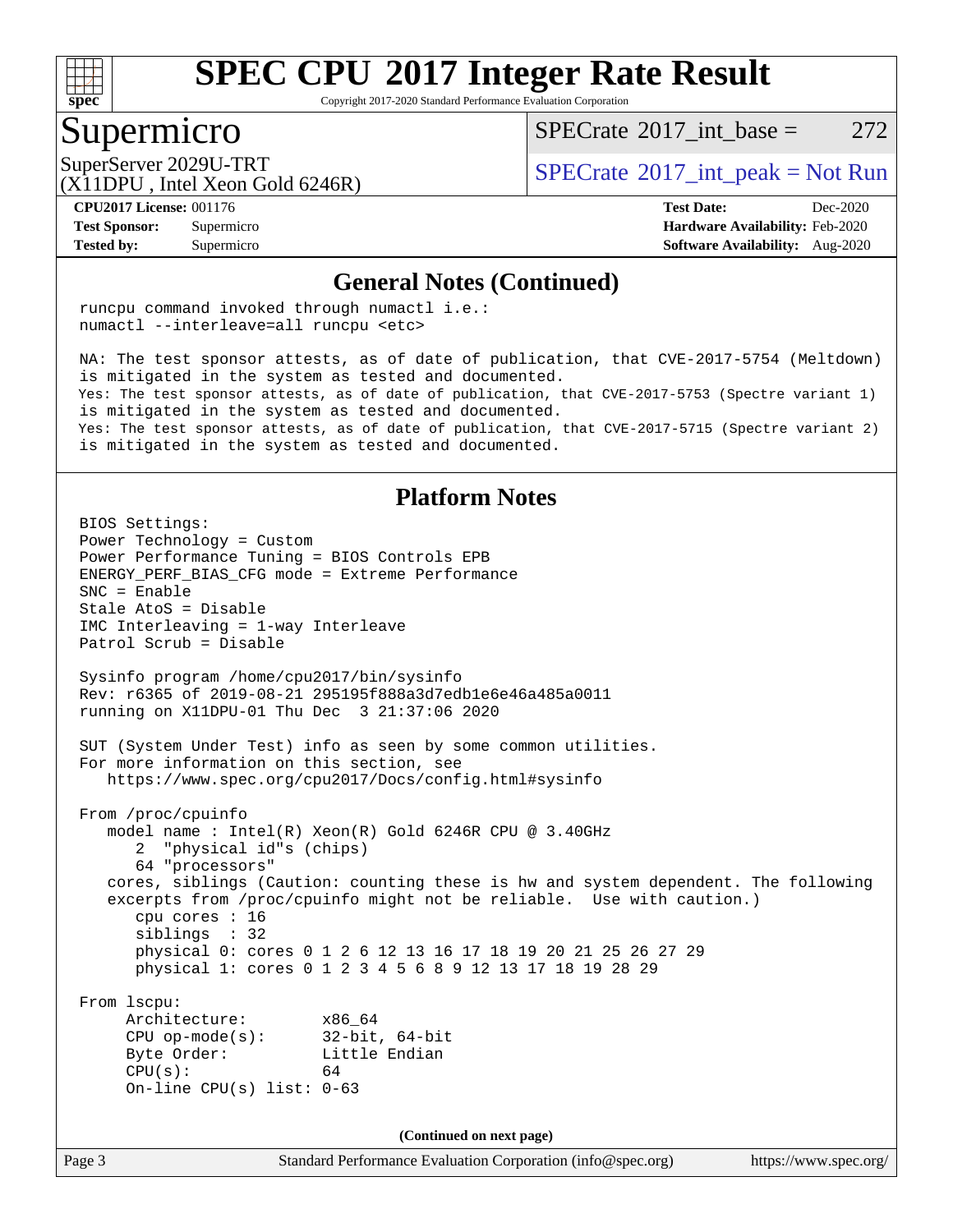

Copyright 2017-2020 Standard Performance Evaluation Corporation

## Supermicro

 $SPECTate@2017_int\_base = 272$ 

(X11DPU , Intel Xeon Gold 6246R)

 $Thmend(a)$  per core:

SuperServer 2029U-TRT <br>(X11DPU Intel Xeon Gold 6246R) [SPECrate](http://www.spec.org/auto/cpu2017/Docs/result-fields.html#SPECrate2017intpeak)®[2017\\_int\\_peak = N](http://www.spec.org/auto/cpu2017/Docs/result-fields.html#SPECrate2017intpeak)ot Run

**[Tested by:](http://www.spec.org/auto/cpu2017/Docs/result-fields.html#Testedby)** Supermicro **Supermicro [Software Availability:](http://www.spec.org/auto/cpu2017/Docs/result-fields.html#SoftwareAvailability)** Aug-2020

**[CPU2017 License:](http://www.spec.org/auto/cpu2017/Docs/result-fields.html#CPU2017License)** 001176 **[Test Date:](http://www.spec.org/auto/cpu2017/Docs/result-fields.html#TestDate)** Dec-2020 **[Test Sponsor:](http://www.spec.org/auto/cpu2017/Docs/result-fields.html#TestSponsor)** Supermicro **[Hardware Availability:](http://www.spec.org/auto/cpu2017/Docs/result-fields.html#HardwareAvailability)** Feb-2020

#### **[Platform Notes \(Continued\)](http://www.spec.org/auto/cpu2017/Docs/result-fields.html#PlatformNotes)**

| iliteau s) het core.       |                                                                                      |
|----------------------------|--------------------------------------------------------------------------------------|
| Core(s) per socket:        | 16                                                                                   |
| Socket(s):                 | $\overline{a}$                                                                       |
| NUMA $node(s):$            | 4                                                                                    |
| Vendor ID:                 | GenuineIntel                                                                         |
| CPU family:                | 6                                                                                    |
| Model:                     | 85                                                                                   |
| Model name:                | $Intel(R) Xeon(R) Gold 6246R CPU @ 3.40GHz$                                          |
| Stepping:                  | 7                                                                                    |
| CPU MHz:                   | 4000.000                                                                             |
| $CPU$ max $MHz$ :          | 4100.0000                                                                            |
| CPU min MHz:               |                                                                                      |
|                            | 1200.0000                                                                            |
| BogoMIPS:                  | 6800.00                                                                              |
| Virtualization:            | $VT - x$                                                                             |
| L1d cache:                 | 32K                                                                                  |
| Lli cache:                 | 32K                                                                                  |
| $L2$ cache:                | 1024K                                                                                |
| L3 cache:                  | 36608K                                                                               |
| NUMA $node0$ $CPU(s):$     | $0-2$ , $6-8$ , $12$ , $13$ , $32-34$ , $38-40$ , $44$ , $45$                        |
| NUMA nodel CPU(s):         | $3-5, 9-11, 14, 15, 35-37, 41-43, 46, 47$                                            |
| NUMA $node2$ $CPU(s)$ :    | 16-19, 23, 24, 27, 28, 48-51, 55, 56, 59, 60                                         |
| NUMA $node3$ $CPU(s):$     | $20 - 22$ , $25$ , $26$ , $29 - 31$ , $52 - 54$ , $57$ , $58$ , $61 - 63$            |
| Flags:                     | fpu vme de pse tsc msr pae mce cx8 apic sep mtrr pge mca cmov                        |
|                            | pat pse36 clflush dts acpi mmx fxsr sse sse2 ss ht tm pbe syscall nx pdpe1gb rdtscp  |
|                            | lm constant_tsc art arch_perfmon pebs bts rep_good nopl xtopology nonstop_tsc cpuid  |
|                            | aperfmperf pni pclmulqdq dtes64 ds_cpl vmx smx est tm2 ssse3 sdbg fma cx16 xtpr pdcm |
|                            | pcid dca sse4_1 sse4_2 x2apic movbe popcnt tsc_deadline_timer aes xsave avx f16c     |
|                            | rdrand lahf_lm abm 3dnowprefetch cpuid_fault epb cat_13 cdp_13 invpcid_single        |
|                            | intel_ppin ssbd mba ibrs ibpb stibp ibrs_enhanced tpr_shadow vnmi flexpriority ept   |
|                            | vpid fsgsbase tsc_adjust bmil hle avx2 smep bmi2 erms invpcid rtm cqm mpx rdt_a      |
|                            | avx512f avx512dq rdseed adx smap clflushopt clwb intel_pt avx512cd avx512bw avx512vl |
|                            | xsaveopt xsavec xgetbvl xsaves cqm_llc cqm_occup_llc cqm_mbm_total cqm_mbm_local     |
|                            | dtherm ida arat pln pts pku ospke avx512_vnni md_clear flush_lld arch_capabilities   |
|                            |                                                                                      |
|                            |                                                                                      |
| /proc/cpuinfo cache data   |                                                                                      |
| cache size $: 36608$ KB    |                                                                                      |
|                            |                                                                                      |
|                            | From numactl --hardware WARNING: a numactl 'node' might or might not correspond to a |
| physical chip.             |                                                                                      |
| $available: 4 nodes (0-3)$ |                                                                                      |
|                            | node 0 cpus: 0 1 2 6 7 8 12 13 32 33 34 38 39 40 44 45                               |
| node 0 size: 95345 MB      |                                                                                      |
| node 0 free: 94215 MB      |                                                                                      |
|                            | node 1 cpus: 3 4 5 9 10 11 14 15 35 36 37 41 42 43 46 47                             |
| node 1 size: 96737 MB      |                                                                                      |
| node 1 free: 96575 MB      |                                                                                      |
|                            | node 2 cpus: 16 17 18 19 23 24 27 28 48 49 50 51 55 56 59 60                         |
|                            |                                                                                      |
|                            | (Continued on next page)                                                             |
|                            |                                                                                      |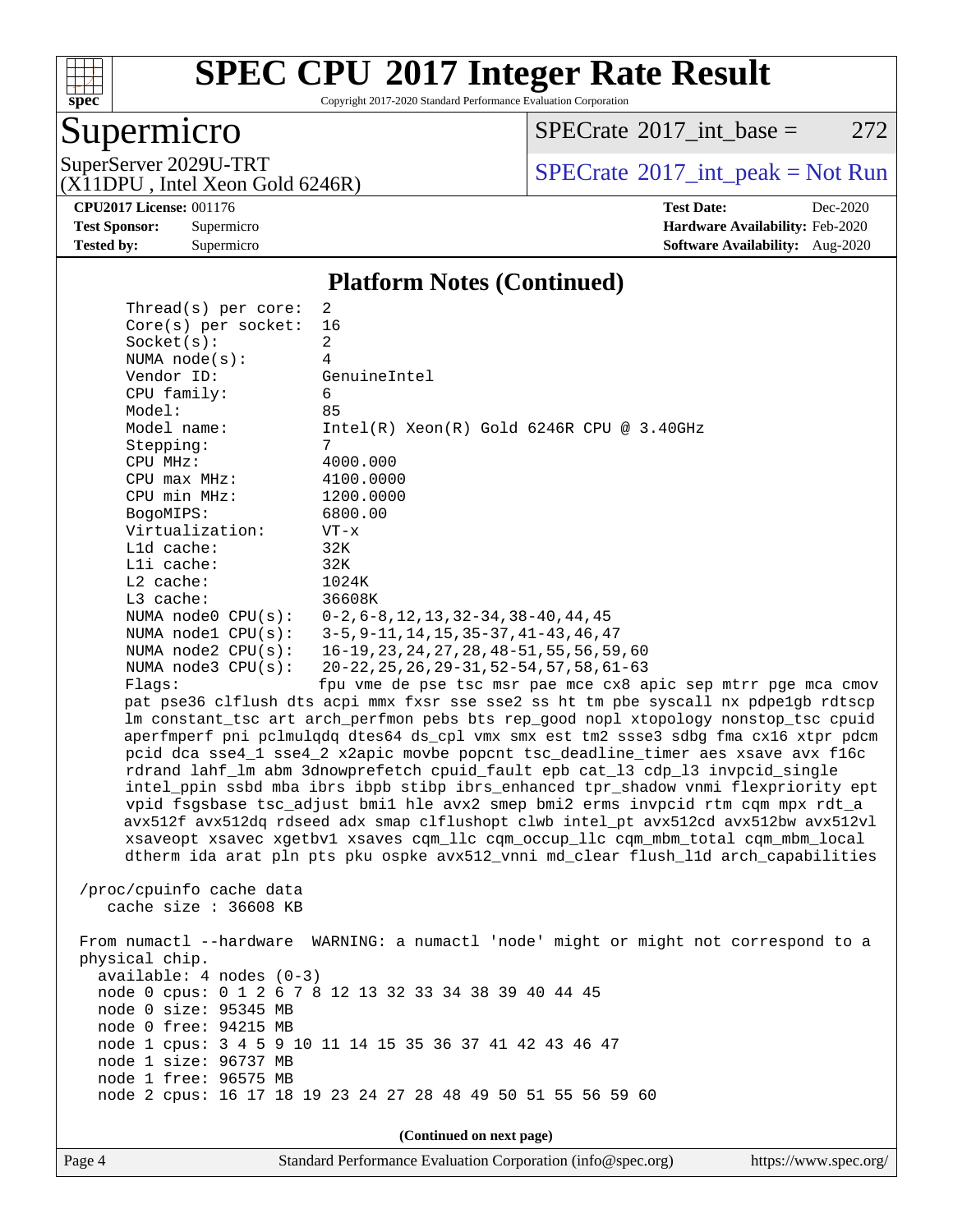

Copyright 2017-2020 Standard Performance Evaluation Corporation

#### Supermicro

 $SPECTate^{\circ}2017$  int base = 272

(X11DPU , Intel Xeon Gold 6246R)

SuperServer 2029U-TRT  $SPECrate^{\circ}2017$  $SPECrate^{\circ}2017$ \_int\_peak = Not Run

**[Tested by:](http://www.spec.org/auto/cpu2017/Docs/result-fields.html#Testedby)** Supermicro **[Software Availability:](http://www.spec.org/auto/cpu2017/Docs/result-fields.html#SoftwareAvailability)** Aug-2020

**[CPU2017 License:](http://www.spec.org/auto/cpu2017/Docs/result-fields.html#CPU2017License)** 001176 **[Test Date:](http://www.spec.org/auto/cpu2017/Docs/result-fields.html#TestDate)** Dec-2020 **[Test Sponsor:](http://www.spec.org/auto/cpu2017/Docs/result-fields.html#TestSponsor)** Supermicro **[Hardware Availability:](http://www.spec.org/auto/cpu2017/Docs/result-fields.html#HardwareAvailability)** Feb-2020

#### **[Platform Notes \(Continued\)](http://www.spec.org/auto/cpu2017/Docs/result-fields.html#PlatformNotes)**

 node 2 size: 96764 MB node 2 free: 96603 MB node 3 cpus: 20 21 22 25 26 29 30 31 52 53 54 57 58 61 62 63 node 3 size: 96763 MB node 3 free: 96610 MB node distances: node 0 1 2 3 0: 10 11 21 21 1: 11 10 21 21 2: 21 21 10 11 3: 21 21 11 10 From /proc/meminfo MemTotal: 394865376 kB HugePages\_Total: 0 Hugepagesize: 2048 kB From /etc/\*release\* /etc/\*version\* os-release: NAME="Red Hat Enterprise Linux" VERSION="8.2 (Ootpa)" ID="rhel" ID\_LIKE="fedora" VERSION\_ID="8.2" PLATFORM\_ID="platform:el8" PRETTY\_NAME="Red Hat Enterprise Linux 8.2 (Ootpa)" ANSI\_COLOR="0;31" redhat-release: Red Hat Enterprise Linux release 8.2 (Ootpa) system-release: Red Hat Enterprise Linux release 8.2 (Ootpa) system-release-cpe: cpe:/o:redhat:enterprise\_linux:8.2:ga uname -a: Linux X11DPU-01 4.18.0-193.el8.x86\_64 #1 SMP Fri Mar 27 14:35:58 UTC 2020 x86\_64 x86\_64 x86\_64 GNU/Linux Kernel self-reported vulnerability status: itlb\_multihit: KVM: Mitigation: Split huge pages<br>CVE-2018-3620 (L1 Terminal Fault): Not affected  $CVE-2018-3620$  (L1 Terminal Fault): Microarchitectural Data Sampling: Not affected CVE-2017-5754 (Meltdown): Not affected CVE-2018-3639 (Speculative Store Bypass): Mitigation: Speculative Store Bypass disabled via prctl and seccomp CVE-2017-5753 (Spectre variant 1): Mitigation: usercopy/swapgs barriers and \_\_user pointer sanitization CVE-2017-5715 (Spectre variant 2): Mitigation: Enhanced IBRS, IBPB: conditional, RSB filling **(Continued on next page)**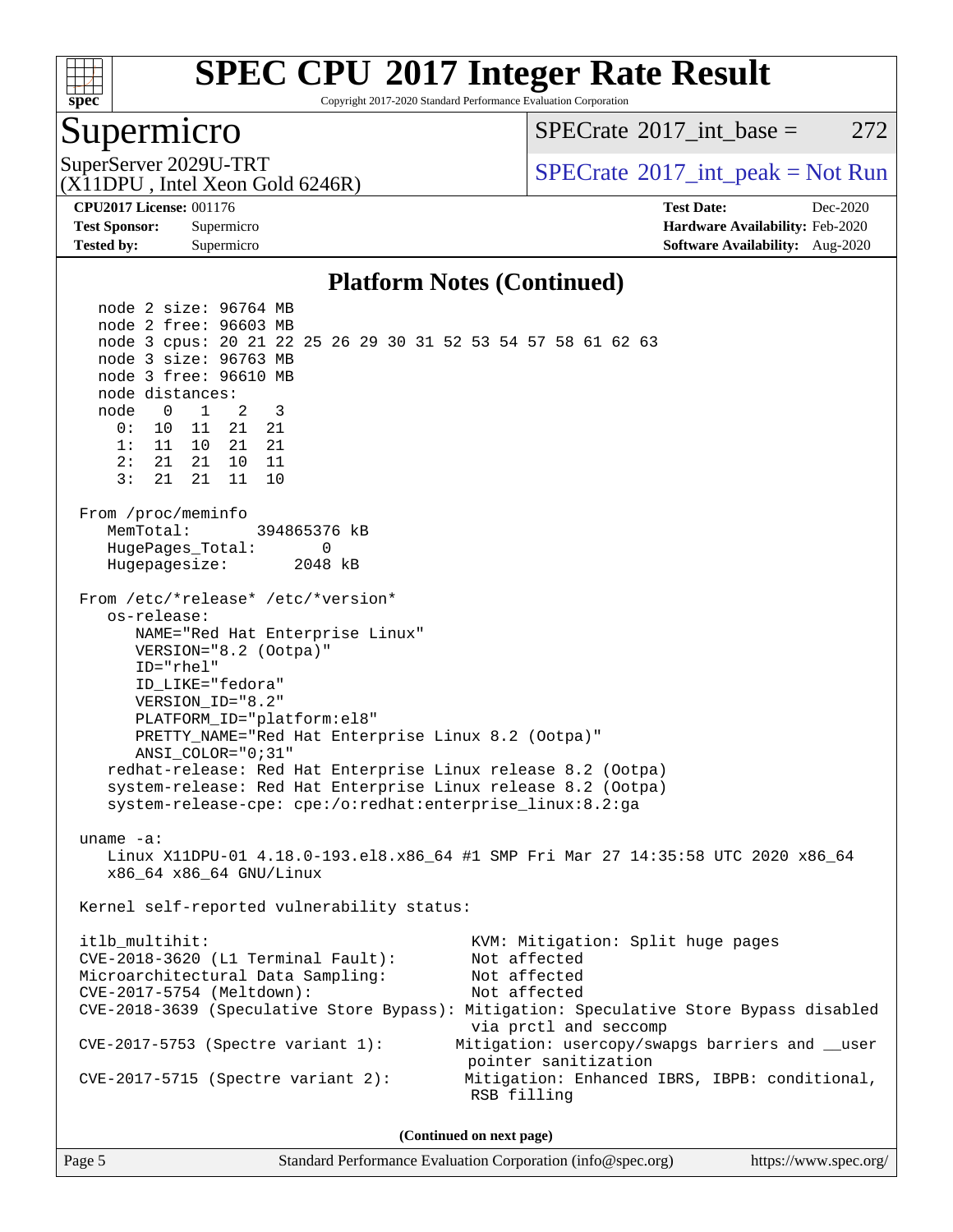

Copyright 2017-2020 Standard Performance Evaluation Corporation

#### Supermicro

 $SPECTate$ <sup>®</sup>[2017\\_int\\_base =](http://www.spec.org/auto/cpu2017/Docs/result-fields.html#SPECrate2017intbase) 272

(X11DPU , Intel Xeon Gold 6246R)

SuperServer 2029U-TRT  $SPECrate^{\circ}2017$  $SPECrate^{\circ}2017$ \_int\_peak = Not Run

**[Tested by:](http://www.spec.org/auto/cpu2017/Docs/result-fields.html#Testedby)** Supermicro **[Software Availability:](http://www.spec.org/auto/cpu2017/Docs/result-fields.html#SoftwareAvailability)** Aug-2020

**[CPU2017 License:](http://www.spec.org/auto/cpu2017/Docs/result-fields.html#CPU2017License)** 001176 **[Test Date:](http://www.spec.org/auto/cpu2017/Docs/result-fields.html#TestDate)** Dec-2020 **[Test Sponsor:](http://www.spec.org/auto/cpu2017/Docs/result-fields.html#TestSponsor)** Supermicro **[Hardware Availability:](http://www.spec.org/auto/cpu2017/Docs/result-fields.html#HardwareAvailability)** Feb-2020

#### **[Platform Notes \(Continued\)](http://www.spec.org/auto/cpu2017/Docs/result-fields.html#PlatformNotes)**

tsx\_async\_abort: Mitigation: Clear CPU buffers; SMT vulnerable

run-level 3 Dec 3 20:03

 SPEC is set to: /home/cpu2017 Filesystem Type Size Used Avail Use% Mounted on /dev/sda4 xfs 184G 8.5G 176G 5% /

 From /sys/devices/virtual/dmi/id BIOS: American Megatrends Inc. 3.3 02/21/2020 Vendor: Supermicro Product: Super Server Serial: 0123456789

 Additional information from dmidecode follows. WARNING: Use caution when you interpret this section. The 'dmidecode' program reads system data which is "intended to allow hardware to be accurately determined", but the intent may not be met, as there are frequent changes to hardware, firmware, and the "DMTF SMBIOS" standard. Memory:

 12x NO DIMM NO DIMM 12x SK Hynix HMA84GR7CJR4N-XN 32 GB 2 rank 3200

(End of data from sysinfo program)

#### **[Compiler Version Notes](http://www.spec.org/auto/cpu2017/Docs/result-fields.html#CompilerVersionNotes)**

| Page 6                   | Standard Performance Evaluation Corporation (info@spec.org)                                                                                                              | https://www.spec.org/ |  |  |
|--------------------------|--------------------------------------------------------------------------------------------------------------------------------------------------------------------------|-----------------------|--|--|
| (Continued on next page) |                                                                                                                                                                          |                       |  |  |
|                          | Fortran   548.exchange2 $r(base)$                                                                                                                                        |                       |  |  |
|                          | Intel(R) $C++$ Compiler for applications running on Intel(R) 64, Version<br>19.1.2.275 Build 20200604<br>Copyright (C) 1985-2020 Intel Corporation. All rights reserved. |                       |  |  |
| $C++$                    | 520.omnetpp $r(base)$ 523.xalancbmk $r(base)$ 531.deepsjeng $r(base)$<br>$541.$ leela $r(base)$                                                                          |                       |  |  |
|                          | Intel(R) C Compiler for applications running on $Intel(R) 64$ , Version<br>19.1.2.275 Build 20200604<br>Copyright (C) 1985-2020 Intel Corporation. All rights reserved.  |                       |  |  |
| C                        | 500.perlbench $r(base)$ 502.qcc $r(base)$ 505.mcf $r(base)$<br>525.x264 r(base) 557.xz r(base)                                                                           |                       |  |  |
|                          |                                                                                                                                                                          |                       |  |  |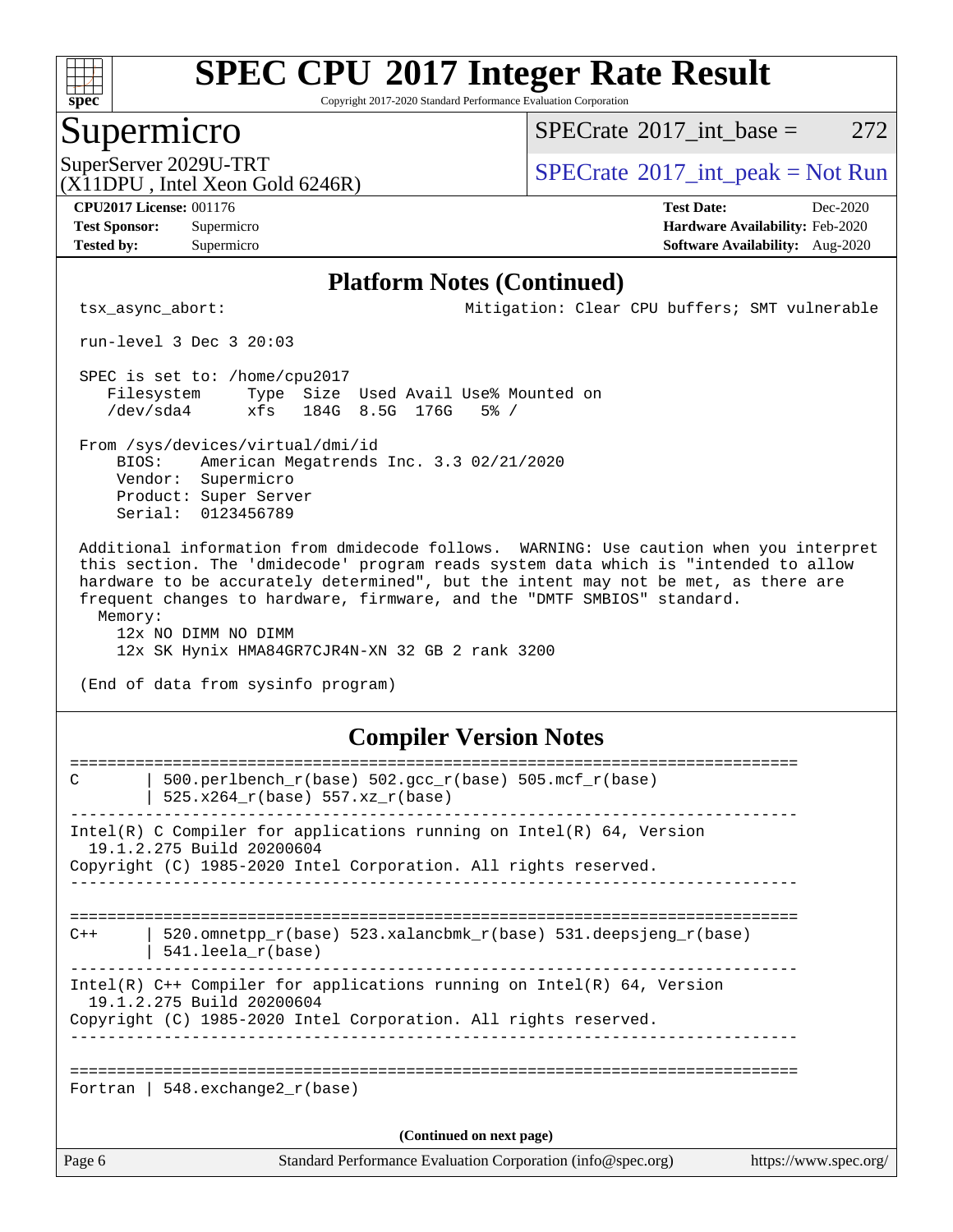

Copyright 2017-2020 Standard Performance Evaluation Corporation

#### Supermicro

 $SPECTate@2017\_int\_base = 272$ 

SuperServer 2029U-TRT  $SPECrate^{\circ}2017$  $SPECrate^{\circ}2017$ \_int\_peak = Not Run

(X11DPU , Intel Xeon Gold 6246R)

**[CPU2017 License:](http://www.spec.org/auto/cpu2017/Docs/result-fields.html#CPU2017License)** 001176 **[Test Date:](http://www.spec.org/auto/cpu2017/Docs/result-fields.html#TestDate)** Dec-2020 **[Test Sponsor:](http://www.spec.org/auto/cpu2017/Docs/result-fields.html#TestSponsor)** Supermicro **[Hardware Availability:](http://www.spec.org/auto/cpu2017/Docs/result-fields.html#HardwareAvailability)** Feb-2020 **[Tested by:](http://www.spec.org/auto/cpu2017/Docs/result-fields.html#Testedby)** Supermicro **[Software Availability:](http://www.spec.org/auto/cpu2017/Docs/result-fields.html#SoftwareAvailability)** Aug-2020

#### **[Compiler Version Notes \(Continued\)](http://www.spec.org/auto/cpu2017/Docs/result-fields.html#CompilerVersionNotes)**

------------------------------------------------------------------------------ Intel(R) Fortran Intel(R) 64 Compiler for applications running on Intel(R) 64, Version 19.1.2.275 Build 20200623 Copyright (C) 1985-2020 Intel Corporation. All rights reserved. ------------------------------------------------------------------------------

**[Base Compiler Invocation](http://www.spec.org/auto/cpu2017/Docs/result-fields.html#BaseCompilerInvocation)**

[C benchmarks](http://www.spec.org/auto/cpu2017/Docs/result-fields.html#Cbenchmarks):  $i$ cc

[C++ benchmarks:](http://www.spec.org/auto/cpu2017/Docs/result-fields.html#CXXbenchmarks) [icpc](http://www.spec.org/cpu2017/results/res2020q4/cpu2017-20201207-24560.flags.html#user_CXXbase_intel_icpc_c510b6838c7f56d33e37e94d029a35b4a7bccf4766a728ee175e80a419847e808290a9b78be685c44ab727ea267ec2f070ec5dc83b407c0218cded6866a35d07)

[Fortran benchmarks](http://www.spec.org/auto/cpu2017/Docs/result-fields.html#Fortranbenchmarks): [ifort](http://www.spec.org/cpu2017/results/res2020q4/cpu2017-20201207-24560.flags.html#user_FCbase_intel_ifort_8111460550e3ca792625aed983ce982f94888b8b503583aa7ba2b8303487b4d8a21a13e7191a45c5fd58ff318f48f9492884d4413fa793fd88dd292cad7027ca)

## **[Base Portability Flags](http://www.spec.org/auto/cpu2017/Docs/result-fields.html#BasePortabilityFlags)**

 500.perlbench\_r: [-DSPEC\\_LP64](http://www.spec.org/cpu2017/results/res2020q4/cpu2017-20201207-24560.flags.html#b500.perlbench_r_basePORTABILITY_DSPEC_LP64) [-DSPEC\\_LINUX\\_X64](http://www.spec.org/cpu2017/results/res2020q4/cpu2017-20201207-24560.flags.html#b500.perlbench_r_baseCPORTABILITY_DSPEC_LINUX_X64) 502.gcc\_r: [-DSPEC\\_LP64](http://www.spec.org/cpu2017/results/res2020q4/cpu2017-20201207-24560.flags.html#suite_basePORTABILITY502_gcc_r_DSPEC_LP64) 505.mcf\_r: [-DSPEC\\_LP64](http://www.spec.org/cpu2017/results/res2020q4/cpu2017-20201207-24560.flags.html#suite_basePORTABILITY505_mcf_r_DSPEC_LP64) 520.omnetpp\_r: [-DSPEC\\_LP64](http://www.spec.org/cpu2017/results/res2020q4/cpu2017-20201207-24560.flags.html#suite_basePORTABILITY520_omnetpp_r_DSPEC_LP64) 523.xalancbmk\_r: [-DSPEC\\_LP64](http://www.spec.org/cpu2017/results/res2020q4/cpu2017-20201207-24560.flags.html#suite_basePORTABILITY523_xalancbmk_r_DSPEC_LP64) [-DSPEC\\_LINUX](http://www.spec.org/cpu2017/results/res2020q4/cpu2017-20201207-24560.flags.html#b523.xalancbmk_r_baseCXXPORTABILITY_DSPEC_LINUX) 525.x264\_r: [-DSPEC\\_LP64](http://www.spec.org/cpu2017/results/res2020q4/cpu2017-20201207-24560.flags.html#suite_basePORTABILITY525_x264_r_DSPEC_LP64) 531.deepsjeng\_r: [-DSPEC\\_LP64](http://www.spec.org/cpu2017/results/res2020q4/cpu2017-20201207-24560.flags.html#suite_basePORTABILITY531_deepsjeng_r_DSPEC_LP64) 541.leela\_r: [-DSPEC\\_LP64](http://www.spec.org/cpu2017/results/res2020q4/cpu2017-20201207-24560.flags.html#suite_basePORTABILITY541_leela_r_DSPEC_LP64) 548.exchange2\_r: [-DSPEC\\_LP64](http://www.spec.org/cpu2017/results/res2020q4/cpu2017-20201207-24560.flags.html#suite_basePORTABILITY548_exchange2_r_DSPEC_LP64) 557.xz\_r: [-DSPEC\\_LP64](http://www.spec.org/cpu2017/results/res2020q4/cpu2017-20201207-24560.flags.html#suite_basePORTABILITY557_xz_r_DSPEC_LP64)

## **[Base Optimization Flags](http://www.spec.org/auto/cpu2017/Docs/result-fields.html#BaseOptimizationFlags)**

[C benchmarks](http://www.spec.org/auto/cpu2017/Docs/result-fields.html#Cbenchmarks): [-m64](http://www.spec.org/cpu2017/results/res2020q4/cpu2017-20201207-24560.flags.html#user_CCbase_m64-icc) [-qnextgen](http://www.spec.org/cpu2017/results/res2020q4/cpu2017-20201207-24560.flags.html#user_CCbase_f-qnextgen) [-std=c11](http://www.spec.org/cpu2017/results/res2020q4/cpu2017-20201207-24560.flags.html#user_CCbase_std-icc-std_0e1c27790398a4642dfca32ffe6c27b5796f9c2d2676156f2e42c9c44eaad0c049b1cdb667a270c34d979996257aeb8fc440bfb01818dbc9357bd9d174cb8524) [-Wl,-plugin-opt=-x86-branches-within-32B-boundaries](http://www.spec.org/cpu2017/results/res2020q4/cpu2017-20201207-24560.flags.html#user_CCbase_f-x86-branches-within-32B-boundaries_0098b4e4317ae60947b7b728078a624952a08ac37a3c797dfb4ffeb399e0c61a9dd0f2f44ce917e9361fb9076ccb15e7824594512dd315205382d84209e912f3) [-Wl,-z,muldefs](http://www.spec.org/cpu2017/results/res2020q4/cpu2017-20201207-24560.flags.html#user_CCbase_link_force_multiple1_b4cbdb97b34bdee9ceefcfe54f4c8ea74255f0b02a4b23e853cdb0e18eb4525ac79b5a88067c842dd0ee6996c24547a27a4b99331201badda8798ef8a743f577) [-xCORE-AVX512](http://www.spec.org/cpu2017/results/res2020q4/cpu2017-20201207-24560.flags.html#user_CCbase_f-xCORE-AVX512) [-O3](http://www.spec.org/cpu2017/results/res2020q4/cpu2017-20201207-24560.flags.html#user_CCbase_f-O3) [-ffast-math](http://www.spec.org/cpu2017/results/res2020q4/cpu2017-20201207-24560.flags.html#user_CCbase_f-ffast-math) [-flto](http://www.spec.org/cpu2017/results/res2020q4/cpu2017-20201207-24560.flags.html#user_CCbase_f-flto) [-mfpmath=sse](http://www.spec.org/cpu2017/results/res2020q4/cpu2017-20201207-24560.flags.html#user_CCbase_f-mfpmath_70eb8fac26bde974f8ab713bc9086c5621c0b8d2f6c86f38af0bd7062540daf19db5f3a066d8c6684be05d84c9b6322eb3b5be6619d967835195b93d6c02afa1) [-funroll-loops](http://www.spec.org/cpu2017/results/res2020q4/cpu2017-20201207-24560.flags.html#user_CCbase_f-funroll-loops) [-qopt-mem-layout-trans=4](http://www.spec.org/cpu2017/results/res2020q4/cpu2017-20201207-24560.flags.html#user_CCbase_f-qopt-mem-layout-trans_fa39e755916c150a61361b7846f310bcdf6f04e385ef281cadf3647acec3f0ae266d1a1d22d972a7087a248fd4e6ca390a3634700869573d231a252c784941a8) [-L/usr/local/IntelCompiler19/compilers\\_and\\_libraries\\_2020.3.275/linux/compiler/lib/intel64\\_lin](http://www.spec.org/cpu2017/results/res2020q4/cpu2017-20201207-24560.flags.html#user_CCbase_linkpath_6eb3b1b8be403820338b5b82e7a1c217a861a8962ac718a6253be1483b50620487664a39a847caf560d84a6b8bab7cca33d9f414525a12ede1e9473db34a3d08) [-lqkmalloc](http://www.spec.org/cpu2017/results/res2020q4/cpu2017-20201207-24560.flags.html#user_CCbase_qkmalloc_link_lib_79a818439969f771c6bc311cfd333c00fc099dad35c030f5aab9dda831713d2015205805422f83de8875488a2991c0a156aaa600e1f9138f8fc37004abc96dc5)

**(Continued on next page)**

Page 7 Standard Performance Evaluation Corporation [\(info@spec.org\)](mailto:info@spec.org) <https://www.spec.org/>